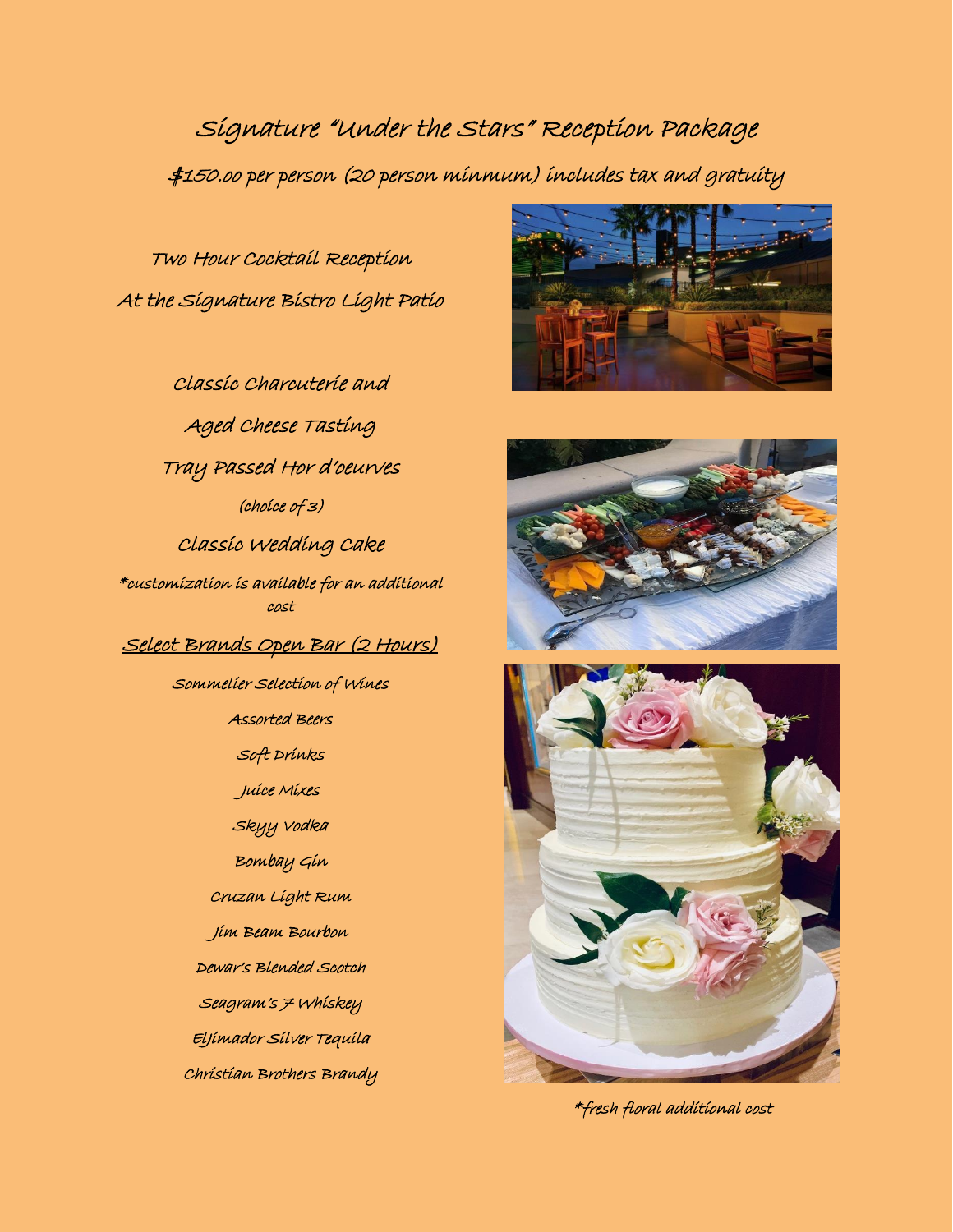Signature "Dream" Reception Package \$260.00 per person (20 person minimum) Includes tax and gratuity

Three Hour Reception In Signature's Banquet Rooms Optional Spa Wall Location, additional \$500.00

Classic Charcuterie and Aged Cheese Tasting Seasonal Fruit Display Tray Passed Hor d'oeuveres (choice of 3) Buffet Style Dinner Classic Wedding Cake \*customization is available for an additional cost Select Brands Open Bar Dance Floor

Ivory Linen with table décor



\*spa wall upgrade



\*spa wall upgrade pool view



\*signature banquet room